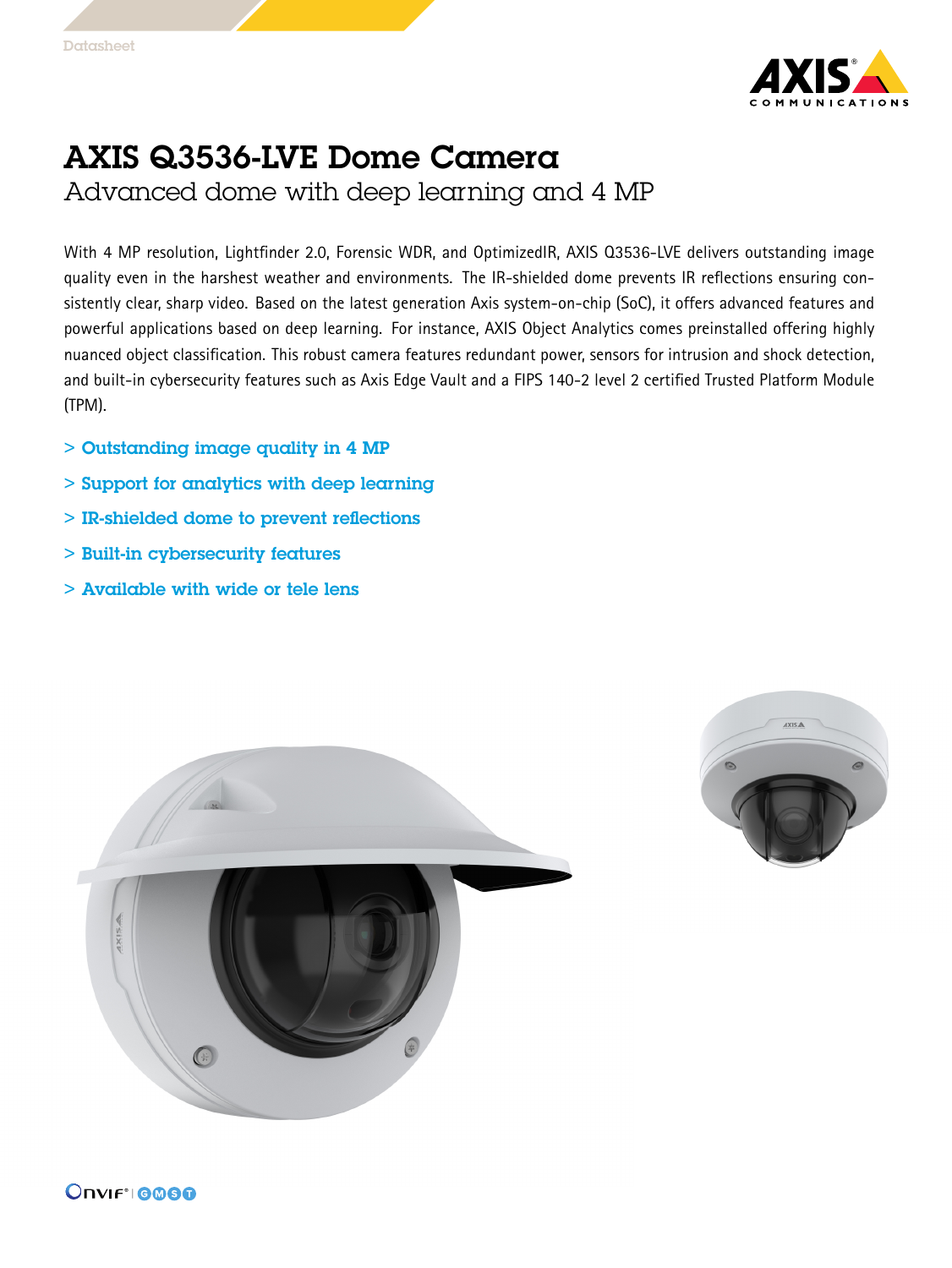## AXIS Q3536-LVE Dome Camera

| <b>Models</b>              | AXIS Q3536-LVE 9 mm<br>AXIS 03536-LVE 29 mm                                                                                                                                                                                                                                                                                                                                                    | Security                                | Password protection, IP address filtering, HTTPS <sup>a</sup> encryption,<br>IEEE 802.1x (EAP-TLS) <sup>a</sup> network access control, digest<br>authentication, user access log, centralized certificate<br>management, brute force delay protection, signed firmware,                                                                                                                                                               |  |
|----------------------------|------------------------------------------------------------------------------------------------------------------------------------------------------------------------------------------------------------------------------------------------------------------------------------------------------------------------------------------------------------------------------------------------|-----------------------------------------|----------------------------------------------------------------------------------------------------------------------------------------------------------------------------------------------------------------------------------------------------------------------------------------------------------------------------------------------------------------------------------------------------------------------------------------|--|
| $C$ amera                  |                                                                                                                                                                                                                                                                                                                                                                                                |                                         |                                                                                                                                                                                                                                                                                                                                                                                                                                        |  |
| Image sensor               | 1/1.8" progressive scan RGB CMOS                                                                                                                                                                                                                                                                                                                                                               |                                         | secure boot, signed video, Axis Edge Vault, Axis device ID, secure                                                                                                                                                                                                                                                                                                                                                                     |  |
| Lens                       | AXIS 03536-LVE 9 mm:<br>Varifocal, 4.3-8.6 mm, F1.5-2.4<br>Horizontal field of view: 103°-53°<br>Vertical field of view: 56°-30°<br>Varifocal, Remote focus and zoom, P-Iris control, IR corrected<br>AXIS 03536-LVE 29 mm:<br>Varifocal, 11.3-29.4 mm, F1.7<br>Horizontal field of view: 40°-15°<br>Vertical field of view: 22°-9°                                                            | Supported<br>protocols                  | keystore (CC EAL4 certified), TPM (FIPS 140-2 certified)<br>IPv4, IPv6 USGv6, ICMPv4/ICMPv6, HTTP, HTTPS <sup>a</sup> , HTTP/2,<br>TLS <sup>a</sup> , QoS Layer 3 DiffServ, FTP, SFTP, CIFS/SMB, SMTP, mDNS<br>(Bonjour), UPnP®, SNMP v1/v2c/v3 (MIB-II), DNS/DNSv6, DDNS,<br>NTP, RTSP, RTCP, RTP, SRTP, TCP, UDP, IGMPv1/v2/v3, DHCPv4/v6,<br>ARP, SOCKS, SSH, SIP, LLDP, CDP, MQTT v3.1.1, Syslog, Link-Local<br>address (ZeroConf) |  |
|                            |                                                                                                                                                                                                                                                                                                                                                                                                | System integration                      |                                                                                                                                                                                                                                                                                                                                                                                                                                        |  |
| Day and night              | Varifocal, Remote focus and zoom, P-Iris control, IR corrected<br>Automatically removable infrared-cut filter                                                                                                                                                                                                                                                                                  | Application<br>Programming<br>Interface | Open API for software integration, including VAPIX <sup>®</sup> and<br>AXIS Camera Application Platform; specifications at axis.com<br>One-click cloud connection (O3C)<br>ONVIF® Profile G, ONVIF® Profile M, ONVIF® Profile S, and<br>ONVIF <sup>®</sup> Profile T specification at onvif.org<br>Electronic image stabilization<br>Day/night shift<br>Defogging                                                                      |  |
| Minimum<br>illumination    | AXIS 03536-LVE 9 mm<br>Color: 0.06 lux at 50 IRE, F1.5<br><b>B/W:</b> 0 lux at 50 IRE, F1.5<br>AXIS 03536-LVE 29 mm:<br>Color: 0.08 lux at 50 IRE, F1.7                                                                                                                                                                                                                                        | Onscreen<br>controls                    |                                                                                                                                                                                                                                                                                                                                                                                                                                        |  |
| Shutter speed              | B/W: 0 lux at 50 IRE, F1.7<br>$1/91000$ s to 1 s                                                                                                                                                                                                                                                                                                                                               |                                         | Wide dynamic range                                                                                                                                                                                                                                                                                                                                                                                                                     |  |
|                            |                                                                                                                                                                                                                                                                                                                                                                                                |                                         | Video streaming indicator<br>IR illumination                                                                                                                                                                                                                                                                                                                                                                                           |  |
| Camera angle<br>adjustment | Pan $\pm$ 180°, tilt -43 to +80°, rotation $\pm$ 175°                                                                                                                                                                                                                                                                                                                                          |                                         | Heater                                                                                                                                                                                                                                                                                                                                                                                                                                 |  |
| System on chip (SoC)       |                                                                                                                                                                                                                                                                                                                                                                                                |                                         | <b>Event conditions</b> Analytics, external input, supervised external input, edge storage                                                                                                                                                                                                                                                                                                                                             |  |
| Model                      | ARTPEC-8                                                                                                                                                                                                                                                                                                                                                                                       |                                         | events, virtual inputs through API<br>Audio: audio detection, audio clip playing                                                                                                                                                                                                                                                                                                                                                       |  |
| Memory                     | 2048 MB RAM, 8194 MB Flash                                                                                                                                                                                                                                                                                                                                                                     |                                         | Call: state, state change<br>Device status: above operating temperature, above or below<br>operating temperature, below operating temperature, IP address<br>removed, network lost, new IP address, shock detected, casing                                                                                                                                                                                                             |  |
| Compute<br>capabilities    | Deep learning processing unit (DLPU)                                                                                                                                                                                                                                                                                                                                                           |                                         |                                                                                                                                                                                                                                                                                                                                                                                                                                        |  |
| <b>Video</b>               |                                                                                                                                                                                                                                                                                                                                                                                                |                                         | open, storage failure, system ready, within operating temperature                                                                                                                                                                                                                                                                                                                                                                      |  |
| Video<br>compression       | H.264 (MPEG-4 Part 10/AVC) Baseline, Main and High Profiles<br>H.265 (MPEG-H Part 2/HEVC) Main Profile<br>Motion JPEG                                                                                                                                                                                                                                                                          |                                         | Digital audio: digital signal contains Axis metadata, digital signal<br>has invalid sample rate, digital signal missing, digital signal okay<br>Edge storage: recording ongoing, storage disruption, storage<br>health issues detected                                                                                                                                                                                                 |  |
| Resolution                 | Up to 2688x1512                                                                                                                                                                                                                                                                                                                                                                                |                                         | I/O: digital input, manual trigger, virtual input                                                                                                                                                                                                                                                                                                                                                                                      |  |
| Frame rate                 | With WDR: 25/30 fps with power line frequency 50/60 Hz<br>Without WDR: 50/60 fps with power line frequency 50/60 Hz                                                                                                                                                                                                                                                                            |                                         | MQTT subscribe<br>MQTT: stateless<br>Scheduled and recurring: schedule                                                                                                                                                                                                                                                                                                                                                                 |  |
| Video streaming            | Multiple, individually configurable streams in H.264, H.265 and<br>Motion JPEG<br>Axis Zipstream technology in H.264 and H.265<br>Controllable frame rate and bandwidth<br>VBR/ABR/MBR H.264/H.265<br>Video streaming indicator                                                                                                                                                                | <b>Event actions</b>                    | Video: tampering, average bitrate degradation, day-night mode,<br>live stream open<br>$1/0$ : toggle $1/0$ once, toggle $1/0$ while the rule is active<br>Record video: SD card and network share<br>Upload of images or video clips: FTP, SFTP, HTTP, HTTPS, network<br>share and email<br>Pre- and post-alarm video or image buffering for recording or<br>upload                                                                    |  |
| Multi-view<br>streaming    | Up to 8 individually cropped out view areas                                                                                                                                                                                                                                                                                                                                                    |                                         |                                                                                                                                                                                                                                                                                                                                                                                                                                        |  |
| Image settings             | Saturation, contrast, brightness, sharpness, Forensic WDR: Up to<br>120 dB depending on scene, white balance, day/night threshold,<br>tone mapping, exposure mode, exposure zones, defogging,<br>barrel distortion correction, electronic image stabilization,<br>compression, rotation: 0°, 90°, 180°, 270° including Corridor<br>Format, mirroring, text and image overlay, dynamic text and |                                         | Notification: email, HTTP, HTTPS, TCP and SNMP trap<br>Calls: end SIP call, make SIP call, answer call<br>MQTT publish<br>Overlay text, external output activation, play audio clip, zoom<br>preset, day/night mode, make call, flash status LED, use lights,<br>set defog mode, send MQTT publish message, set WDR mode                                                                                                               |  |
|                            | image overlay, privacy masks, polygon privacy mask                                                                                                                                                                                                                                                                                                                                             | Data streaming                          | Event data                                                                                                                                                                                                                                                                                                                                                                                                                             |  |
| Pan/Tilt/Zoom              | Digital PTZ, optical zoom, preset positions<br>Limited quard tour, control queue, on-screen directional indicator<br>Tour recording (max 10, max duration 16 minutes each), quard                                                                                                                                                                                                              | Built-in<br>installation aids           | Leveling assistant, straighten image, image grid, pixel counter                                                                                                                                                                                                                                                                                                                                                                        |  |
|                            | tour (max $100$ )                                                                                                                                                                                                                                                                                                                                                                              | Analytics                               |                                                                                                                                                                                                                                                                                                                                                                                                                                        |  |
|                            | AXIS Q3536-LVE 9 mm: 2x optical zoom<br>AXIS Q3536-LVE 29 mm: 2.6x optical zoom                                                                                                                                                                                                                                                                                                                | Compute<br>capabilities                 | Deep learning processing unit (DLPU)                                                                                                                                                                                                                                                                                                                                                                                                   |  |
| Audio<br>Audio streaming   | Two-way, full duplex                                                                                                                                                                                                                                                                                                                                                                           | <b>AXIS Object</b>                      | Object classes: humans, vehicles (types: cars, buses, trucks,                                                                                                                                                                                                                                                                                                                                                                          |  |
| Audio encoding             | 24bit LPCM, AAC-LC 8/16/48 kHz, G.711 PCM 8 kHz, G.726<br>ADPCM 8 kHz, Opus 8/16/48 kHz<br>Configurable bit rate                                                                                                                                                                                                                                                                               |                                         | Analytics<br>bikes)<br>Trigger conditions: line crossing, object in area<br>Up to 10 scenarios<br>Metadata visualized with color-coded bounding boxes<br>Polygon include/exclude areas<br>Perspective configuration<br><b>ONVIF Motion Alarm event</b><br>Included                                                                                                                                                                     |  |
| Audio<br>input/output      | External microphone input or line input (balanced or unbalanced),<br>line output, digital audio input, automatic gain control<br>Microphone power:                                                                                                                                                                                                                                             | <b>Applications</b>                     |                                                                                                                                                                                                                                                                                                                                                                                                                                        |  |
| <b>Network</b>             | Microphone power 5V on tip, ring power 12V on ring,<br>phantom power 12V on tip/ring                                                                                                                                                                                                                                                                                                           |                                         | <b>AXIS Object Analytics</b><br>AXIS Video Motion Detection, active tampering alarm, audio                                                                                                                                                                                                                                                                                                                                             |  |
|                            |                                                                                                                                                                                                                                                                                                                                                                                                |                                         | detection<br>Supported                                                                                                                                                                                                                                                                                                                                                                                                                 |  |